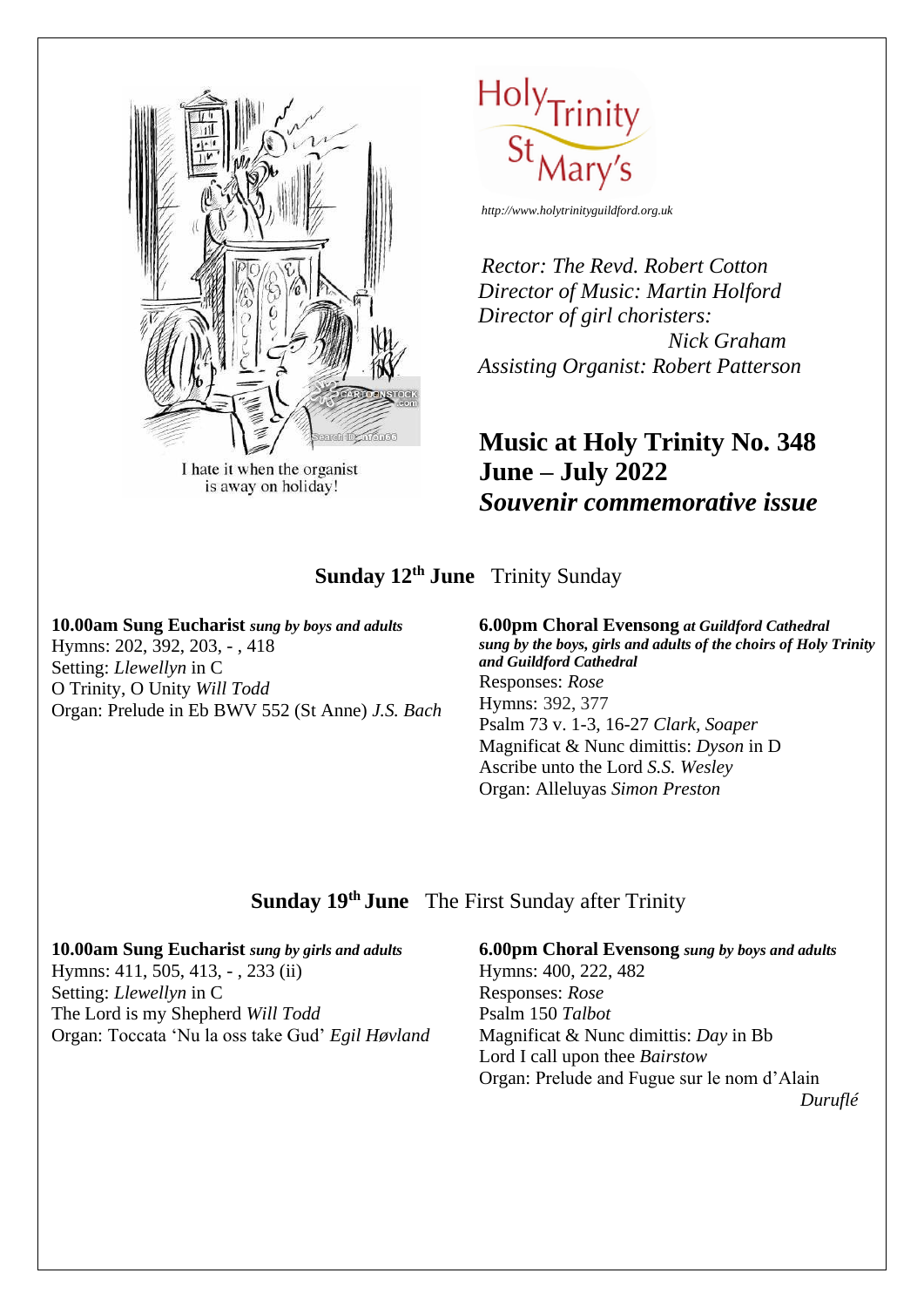#### **Sunday 26th June** The Second Sunday after Trinity

#### **10.00am Sung Eucharist** *sung by boys and adults*

Organ: Prelude *Bairstow* Hymns: 530, 528, 278 (*arr. Bairstow*), - , 429 Setting: *Llewellyn* in C Jesu the very thought of thee *Bairstow* Jesu, grant me this, I pray *Bairstow* Organ: Prelude in C *Bairstow*

#### **6.00pm Sung Eucharist** *sung by girls and adults* Hymns: 325, - , 324, - , 333 Gradual: Psalm 112 *Sarah Macdonald* Missa Brevis *Don Gillthorpe* Upon your heart *Eleanor Daley* Organ: Toccata in b *Francis Jackson*

# **Sunday 3 rd July** The Third Sunday after Trinity

**10.00am Sung Eucharist** *sung by girls and adults* Hymns: 368, 112 (v. 1, 2 & 7), 516 (ii), -, 606 (v. 1, 2, 4 & 6) Setting: *Llewellyn* in C I sat down under his shadow *Bairstow* The Lord bless you and keep you *Rutter* Organ: Carillon de Westminster *Vierne*

**6.00pm Refugee Tales**

### **Sunday 10th July** The Fourth Sunday after Trinity

## **10.00am Sung Eucharist** *sung by boys and adults*

Hymns: 557 (ii), 598(;), 311, 127 (i: alt), 436 Setting: *Llewellyn* in C Ave verum corpus *Byrd* Organ: Calling all workers *Coates*

#### **5.00pm Choral Evensong**

*sung by the boys, girls, adults and former choristers* Introit: Ubi caritas *Duruflé* Hymns: 254, 466, 377 Responses: *Rose* Psalm 150 (Praise God in his holy place) *Mawby* Magnificat & Nunc dimittis: *Stanford* in A I was glad when they said unto me *Parry* Organ: Impromptu *Francis Jackson*

*From 11th July to 3rd September, Holy Trinity choir is on vacation*